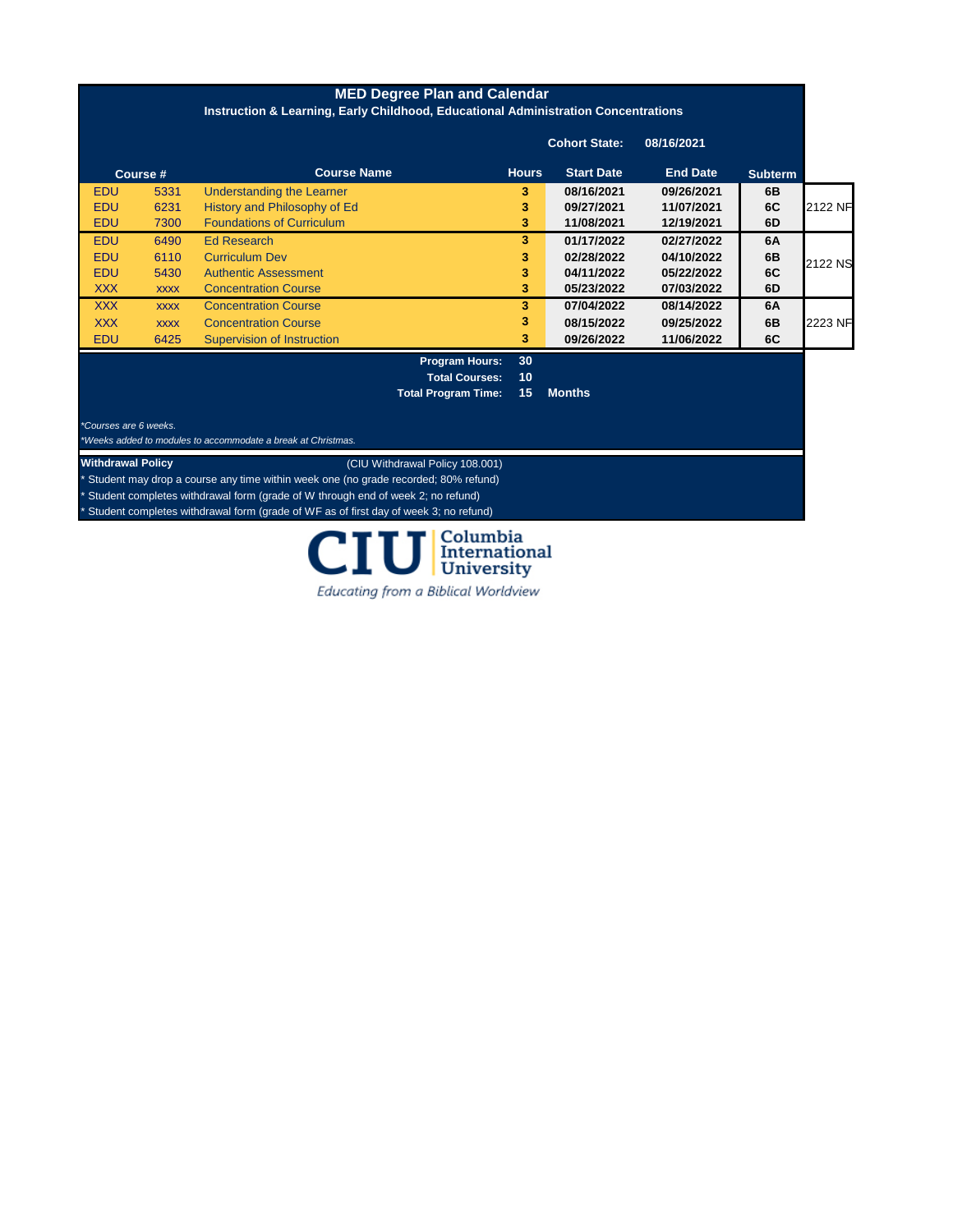## **MED Course Sequence**

Educational Adminstration Concentration

| 1              | <b>EDU 5331</b> | Understanding the Learner         |
|----------------|-----------------|-----------------------------------|
| $\overline{2}$ | <b>EDU 6231</b> | History and Philosophy of Ed      |
| 3              | <b>EDU 7300</b> | <b>Foundations of Curriculum</b>  |
| 4              | <b>EDU 6490</b> | <b>Ed Research</b>                |
| 5              | <b>EDU 6110</b> | <b>Curriculum Dev</b>             |
| 6              | <b>EDU 5430</b> | <b>Authentic Assessment</b>       |
| $\overline{7}$ | <b>EDU 5115</b> | <b>Ed Administration</b>          |
| 8              | <b>EDU 5525</b> | Law and Personnel                 |
| 9              | <b>EDU 5515</b> | <b>Institutional Advancement</b>  |
| 10             | <b>EDU 6425</b> | <b>Supervision of Instruction</b> |



Educating from a Biblical Worldview

 $\mathbf l$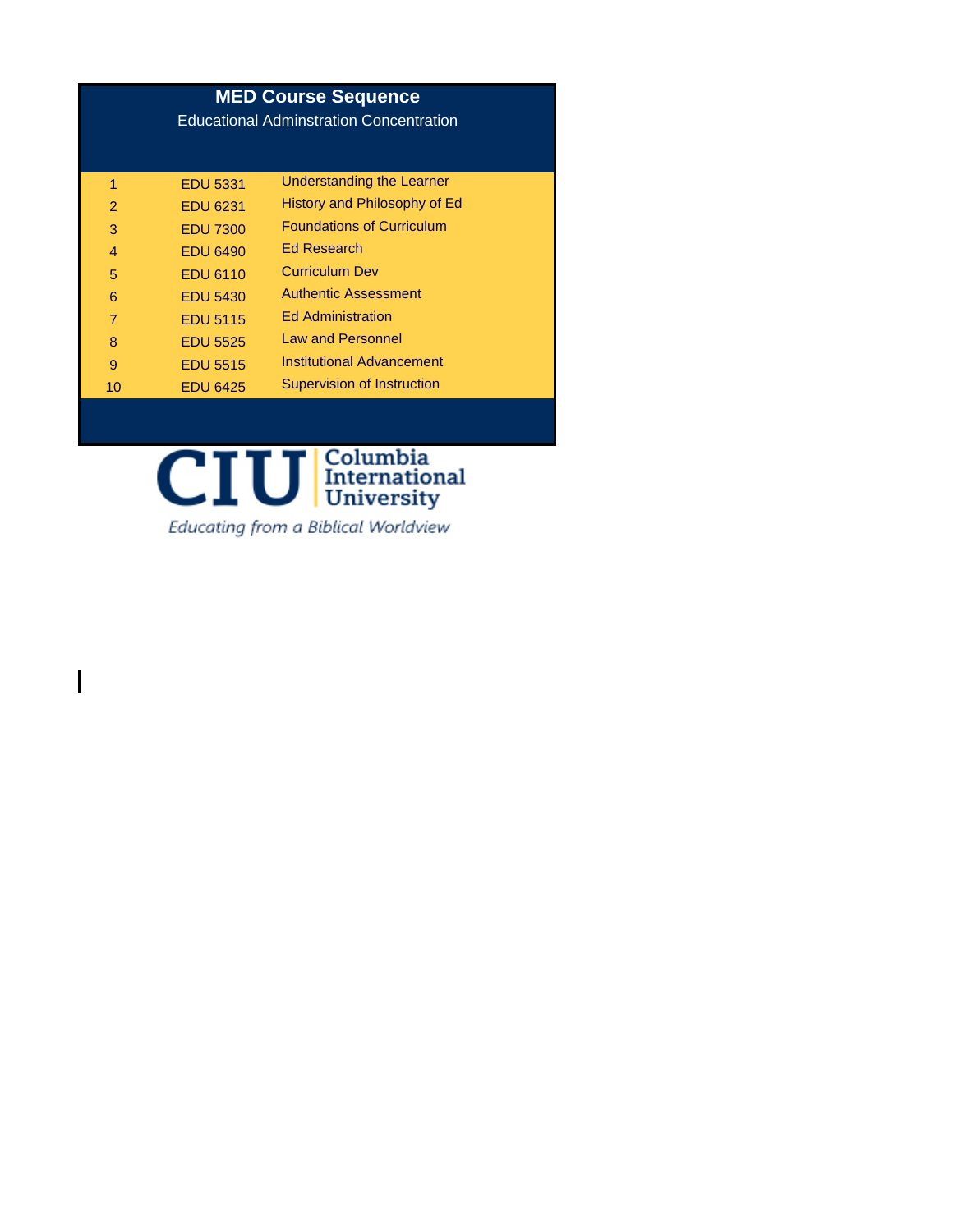| <b>MED Course Sequence</b><br><b>Early Childhood Concentration</b> |                 |                                               |  |  |
|--------------------------------------------------------------------|-----------------|-----------------------------------------------|--|--|
| 1                                                                  | <b>EDU 5331</b> | Understanding the Learner                     |  |  |
| $\mathcal{P}$                                                      | <b>EDU 6231</b> | History and Philosophy of Ed                  |  |  |
| 3                                                                  | <b>EDU 7300</b> | <b>Foundations of Curriculum</b>              |  |  |
| $\overline{4}$                                                     | <b>EDU 6490</b> | <b>Ed Research</b>                            |  |  |
| 5                                                                  | <b>EDU 6110</b> | <b>Curriculum Dev</b>                         |  |  |
| 6                                                                  | <b>EDU 5430</b> | <b>Authentic Assessment</b>                   |  |  |
| 7                                                                  | <b>EDU 5721</b> | <b>Early Childhood Curriculum</b>             |  |  |
| 8                                                                  | <b>EDU 5711</b> | <b>Teaching and Assessing Early Childhood</b> |  |  |
| 9                                                                  | <b>EDU 5723</b> | <b>Emergent Literacy</b>                      |  |  |
| 10                                                                 | <b>EDU 6425</b> | <b>Supervision of Instruction</b>             |  |  |
|                                                                    |                 |                                               |  |  |



Educating from a Biblical Worldview